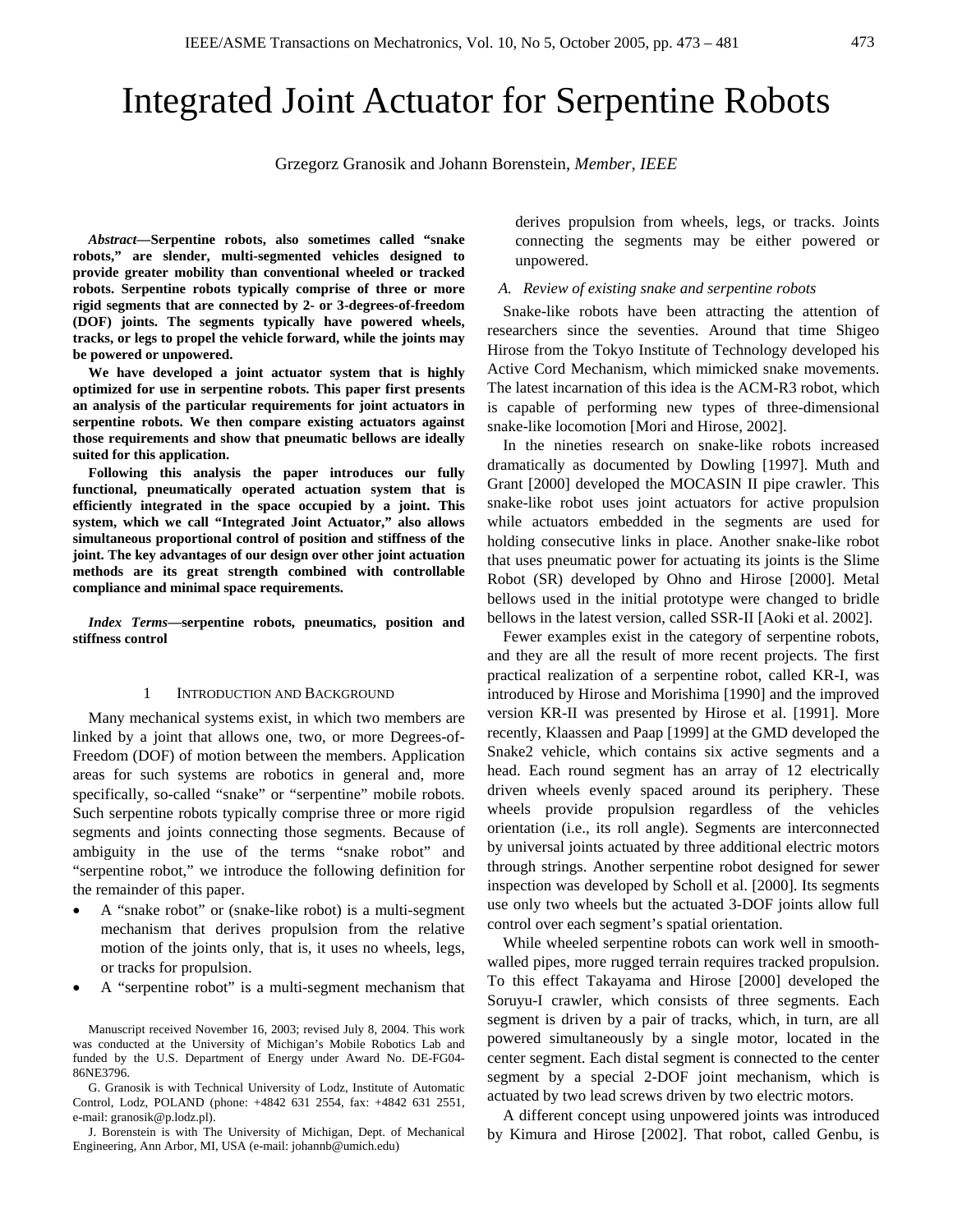probably the only serpentine robot with unpowered joints. The stability of the robot and its high mobility on rough terrain are preserved by large-diameter wheels (220 mm).

A serpentine robot that is strikingly similar to our OmniTread serpentine robot (introduced in Section B) is MOIRA [Osuka and Kitajima, 2003]<sup>1</sup>. MOIRA comprises four segments, and each segment has two longitudinal tracks on each of its four sides, for a total of eight tracks per segment. The 2-DOF joints between segments are actuated by pneumatic cylinders. We believe that the bellows-based joint actuators used in our OmniTread have a substantial advantage over a cylinder-based design, as the discussion of our approach in Section V will show.

The concept of joining several small robots into a train to overcome larger obstacles was used by Brown et al. [2002] in their Millibot Train. The robot has been demonstrated to climb up a regular staircase and even higher steps. However, with only one DOF in each joint the vehicle is kinematically limited.

# *B. University of Michigan-developed serpentine robots*

Our own two serpentine robot designs, called "*OmniPede*" and "*OmniTread*," are shown in Figures 1 and 2, respectively. Insights gained from the earlier work on OmniPede helped us design the OmniTread. This tracked robot is about 5-10 times more energy efficient than the legged OmniPede.

One key problem with the OmniPede and other serpentine robots is best explained by introducing an artificial, dimensionless unit that we call "Propulsion Ratio" *Pr*. *Pr* is measured as the surface area that provides propulsion, *Ap*, divided by the total surface area of the body

$$
P_r = A_p/(A_p + A_i) \tag{1}
$$

where  $A_i$  is the inert (non-propelling) surface area of the body. The propulsion ratio for the OmniTread is about  $P_r = 0.6$ , whereas that ratio for the OmniPede is almost one order of magnitude smaller. One other important fact related to propulsion ratio is that the space taken up by the joints, which we call "Joint Space," should be as small as possible because it typically has only inert surface areas that reduce *Pr*.

The advantages discussed above make the OmniTread far more practical than the OmniPede, and we will refer only to the OmniTread in the remainder of this paper.

The dominant features of all serpentine robots are their elongated structure and multi-segmented construction. These features require two drive mechanisms, one for propulsion and one for joint actuation. In our Omni-robots we addressed this problem by using a single motor that provides torque to all propulsion elements via a so-called drive shaft spine (see Long et al. [2002]). While we believe that this design is the most space- and weight-efficient approach, the transmission mechanism in each segment still occupies about 1/3 of the



Figure 1: The "OmniPede," developed at our lab, is a 7-segment serpentine robot that uses legs for propulsion. An electric motor at the end rotates a socalled "drive shaft spine," which provides mechanical power to each foot (black parts) through a five-bar mechanism. Segments are linked by 2-DOF articulate joints that are actuated by two pneumatic cylinders.

# internal space of the segment.

Some additional space can be found between segments, besides the two-degrees-of-freedom (2-DOF) articulate joints. With space being a key limitation in serpentine robots, it is important that this so-called "Joint Space" be used efficiently. This, along with the other functional requirement listed in Section C, motivated the design of our *integrated joint actuators*.

# *C. Requirements for joint actuation in serpentine robots*

By definition, serpentine robots are relatively long compared to their diameter, so that their lead segments can reach up and over a high obstacle while still being able to fit through small openings. From this geometric constraint, as well as from other unique operational characteristics of serpentine robots, the following requirements for joint actuators can be derived:

- 1. The energy consumption and weight of the actuators should be minimal, because energy is a limited resource in an untethered mobile robot.
- 2. Serpentine robots should conform to the terrain *compliantly*, so that as many driving segments as possible are in contact with the ground at all times to provide effective propulsion.



Figure 2: The OmniTread serpentine robot developed at our lab. As in the OmniPede, a single drive motor housed in the center segment powers a drive shaft spine, from which torque is derived for all treads. All segments are linked by 2-DOF pneumatically actuated joints, which are the focus of this paper.

<sup>&</sup>lt;sup>1</sup> Osuka and Kitajimas effort and ours are independent. We became aware of their work through their presentation/publication in October 2003. However, the development of our two serpentine robots, OmniPede and OmniTread, began in 1998 and September 2002, respectively.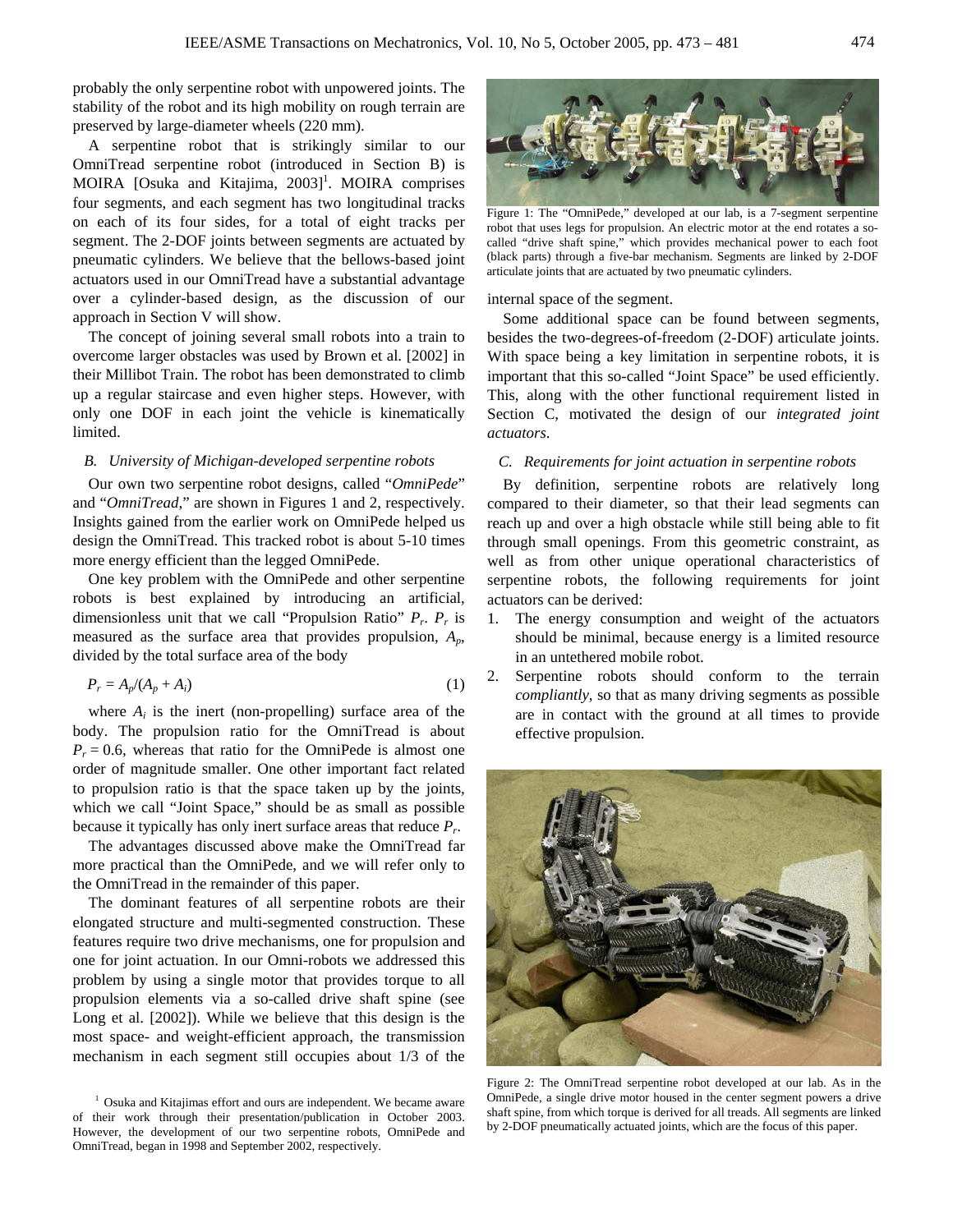- 3. At other times it is necessary to increase the stiffness of a joint, for example, for crossing a gap or reaching over an obstacle. Serpentine robots must thus be capable of adjusting the stiffness of every degree of freedom individually and proportionally.
- 4. Joint angles in serpentine robots should be controllable proportionally, to provide full 3D mobility.
- 5. Joint actuators should be capable of developing sufficient force to lift at least two lead segments to the edge of a step, in order to climb over it.
- 6. As discussed in Section B, large amounts of space dedicated to joints dramatically increase the amount of inert surface area and limit mobility on rugged terrain. Therefore joint actuators should take up as little space as possible, to reduce the size of joint space.

To meet the unique set of requirements for joint actuators in serpentine robots, we took a methodical approach, which is followed, in essence, by the layout of this paper. In Section 2 we review possible joint actuators and discuss their strengths and weaknesses. Section 3 discusses different pneumatic joint actuators, and Section 4 provides a practical solution for the proportional control of the position and stiffness of pneumatic actuators. Section 5 presents our design of an integrated joint actuator for serpentine robots, which meets all of the requirements listed above. Section 6 presents experimental results and Section 7 offers our conclusions.

# II. REVIEW OF CANDIDATE JOINT ACTUATORS

There are many different ways of actuating joints in a mechanical structure. However, only a few of them can provide the range of motion and force required for actuating the joints of a serpentine robot. Those actuators are electrical motors, hydraulic motors or actuators, and pneumatic actuators. Table I lists some key parameters for candidate joint actuators.

# *A. Actuation Stress/Strain analysis*

In order to find the best-suited actuator for joints in serpentine robots we performed a detailed analysis mostly based on the comparison of performance indices of



Figure 3: Actuation stress versus actuation strain for various actuators (reproduced from Huber et al. [1997] and augmented with own data.)

mechanical actuators introduced by Huber et al. [1997] and complemented by our own investigations.

The original paper did not include electric motors. It also included only select types of pneumatic actuators. We made some reasonable assumptions about the transformation of rotary motion to linear motion and calculated the performance indices for some electric motors with a ball screw transmission mechanism that produces reasonable linear speed and force. We also calculated the performance indices for a few pneumatic bellows and artificial pneumatic muscles and added those results in Figure 3.

Actuators that are closest to the top right corner of Figure 3 are naturally suited to lifting weights and propelling masses in the orders of magnitude required for serpentine robots.

The superior characteristics of hydraulics (compared to pneumatics) are diminished once actuation stress is related to actuator density. Furthermore, hydraulics also becomes less desirable over electric motors once efficiency is considered, as was shown in Table I. One should also note that Huber's

| Drive type performance compared     | Electric                             | Hydraulic                   | Pneumatic     |
|-------------------------------------|--------------------------------------|-----------------------------|---------------|
| Efficiency* [%]                     | $($ ( $\leq$ 1) 50-55 ( $>$ 90)      | $30 - 35$                   | $15-25$       |
| Power to weight ratio [W/kg]        | 25-150                               | 650                         | 300           |
| Force to cross section area [N/cm2] | $0.3 - 1.5$                          | 2000                        | 100           |
| Durability [cycles]                 | $5 - 9 \cdot 10^5$                   | $6.10^{6}$                  | >10'          |
| Stiffness [kN/mm]                   | $10 - 120$                           | 30                          |               |
| Overload ratio [%]                  | 25                                   | 50                          | 50-150        |
| Linear movements ranges [m]         | $0.3 - 5$                            | $0.02 - 2$                  | $0.05 - 3$    |
| Linear velocity $[m/s]$             | $0.001 - 5$                          | $0.002 - 2$                 | $0.05 - 30$   |
| Positioning precision [mm]          | 0.005                                | $0.1 - 0.05$                | 0.1           |
| Reliability (relative)              | Normal                               | Worse                       | <b>Better</b> |
| Maintenance costs (relative)        | Normal                               | Higher                      | Lower         |
| Unfavorable features                | Electric hazard, magnetic            | Leakages, difficulties with | <b>Noisy</b>  |
|                                     | disturbances, heating                | energy transmission         |               |
| Favorable features                  | Easy energy transmission and storage |                             | Safety        |

TABLE I: KEY PARAMETERS OF DIFFERENT ACTUATORS (REPRODUCED FROM [OLSZEWSKI, 1998])

Note: The efficiency value in this table already includes a "penalty" for producing pneumatic or hydraulic pressure from a rotary source of mechanical power.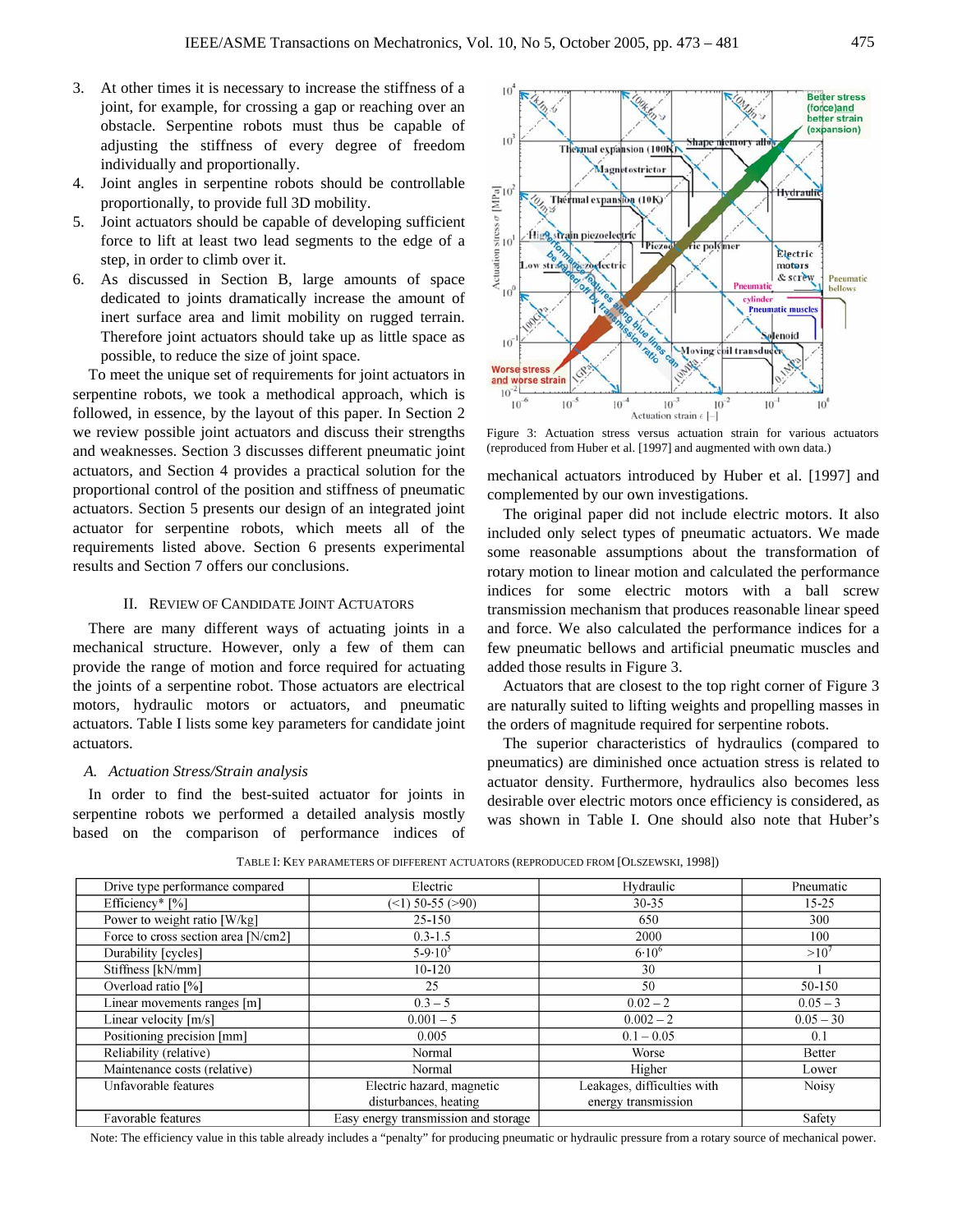analysis considers the actuator only, but without the volume (or weight) of the compressor, manifolds, valves, fittings, and pipes. It is difficult to calculate the performance indices for the whole actuation system with precision because the volume and weight strongly depends on the application. In general these weight factors work in favor of electric systems. Once these considerations are taken into account, in addition to the actuation stress/strain analysis illustrated by Figure 3, it appears evident that there is some advantage to electric motors. However, the fact remains that actuation strain of most cylinder-type actuators is limited to 1.0 and only pneumatic bellows produce the largest value (reaching 4) without any external mechanisms. Also overload ratio of pneumatic actuators is significantly higher then competitors.

#### *B. Natural Compliance*

The actuation stress/strain analysis and discussion in the proceeding section showed some apparent advantage for electric motors, with respect to the actuation of joints in serpentine robots. However, there is another consideration, which, in our opinion, is of primary importance: natural compliance. We believe that natural compliance is critical for robots, whose propulsion depends on optimal traction between its propulsion elements (i.e., legs, wheels, or treads) and arbitrarily shaped environments, such as the rubble of a collapsed building or the rugged floor of a cave.

As can be find in Huber's work, the lines of slope +1 in Figure 3 are related to the stiffness of the actuators. Hydraulic systems provide several orders of magnitude greater stiffness than pneumatic systems, which, in turn, are stiffer then electric motors without closed loop position control. But electric motors do require closed-loop control and have to be considered in this configuration. That means that the working stiffness of electric motors depends on parameters of the control loop. However, this is true for the motors only; if gearboxes or transmissions are added, then elasticity is eliminated. This makes electric drives ideal for accurate position control, but not for compliance. Serpentine robots that don't use compliant actuators require extremely complex sensor systems that measure contact forces and command a momentary angle for each non-compliant joint so as to force contact with the ground. Such actively controlled compliance has not yet been successfully demonstrated, and may well be unfeasible for many more years.

Robinson [2000] offered a work-around for this inherent limitation. He demonstrated that elasticity could be added to an inherently stiff actuator to allow accurate force and position-force control. He accomplished this by adding a soft spring in series with an electric motor with ball screw transmission or to a hydraulic cylinder. Special control algorithms allowed his system to produce a controllable force. However, this approach substantially reduces the actuation strain and increases the weight of the actuator, which is then no longer suitable for serpentine robots.

We therefore conclude that pneumatic actuators are the only devices that provide *natural compliance*. The price we pay for natural compliance is the need for onboard compressed air as well as the lower energy efficiency of the pneumatic system.

The pneumatic actuator family is located very close to electric actuators in Figure 3. In practice pneumatic actuators behave as natural air springs, and, when used in closed-loop systems, can work as position-force actuators. Moreover, changes in working pressure can control the stiffness of pneumatic actuators from very limp (compliant) to very stiff. It is this fundamentally important property that makes pneumatic actuation the preferred choice for serpentine robots.

### III. PNEUMATIC ACTUATORS

There are three "mainstream" types of pneumatic actuators: cylinders, bellows, and artificial pneumatic muscles. Cylinders and bellows develop force in quadratic proportion to their diameter *d*. In pneumatic muscles force is related to diameter and length, and the actuation force can be much larger than the force generated by a cylinder with the same diameter. However, a larger force requires greater length of the muscle, and the force drops very quickly with contraction. The actuation force of bellows also drops with expansion, but not nearly as dramatically as that of muscles. The pneumatic bellows developed at the University of Michigan with their static characteristics are shown in Figure 4.

The designers of the serpentine robot MOIRA [Osuka and



Kitajima, 2003] chose to place the cylinder-type pneumatic actuators in the space of the joints. As a result, joints take up b. Pneumatic bellows, extended and compressed Figure 4: Pneumatic bellows developed at University of Michigan.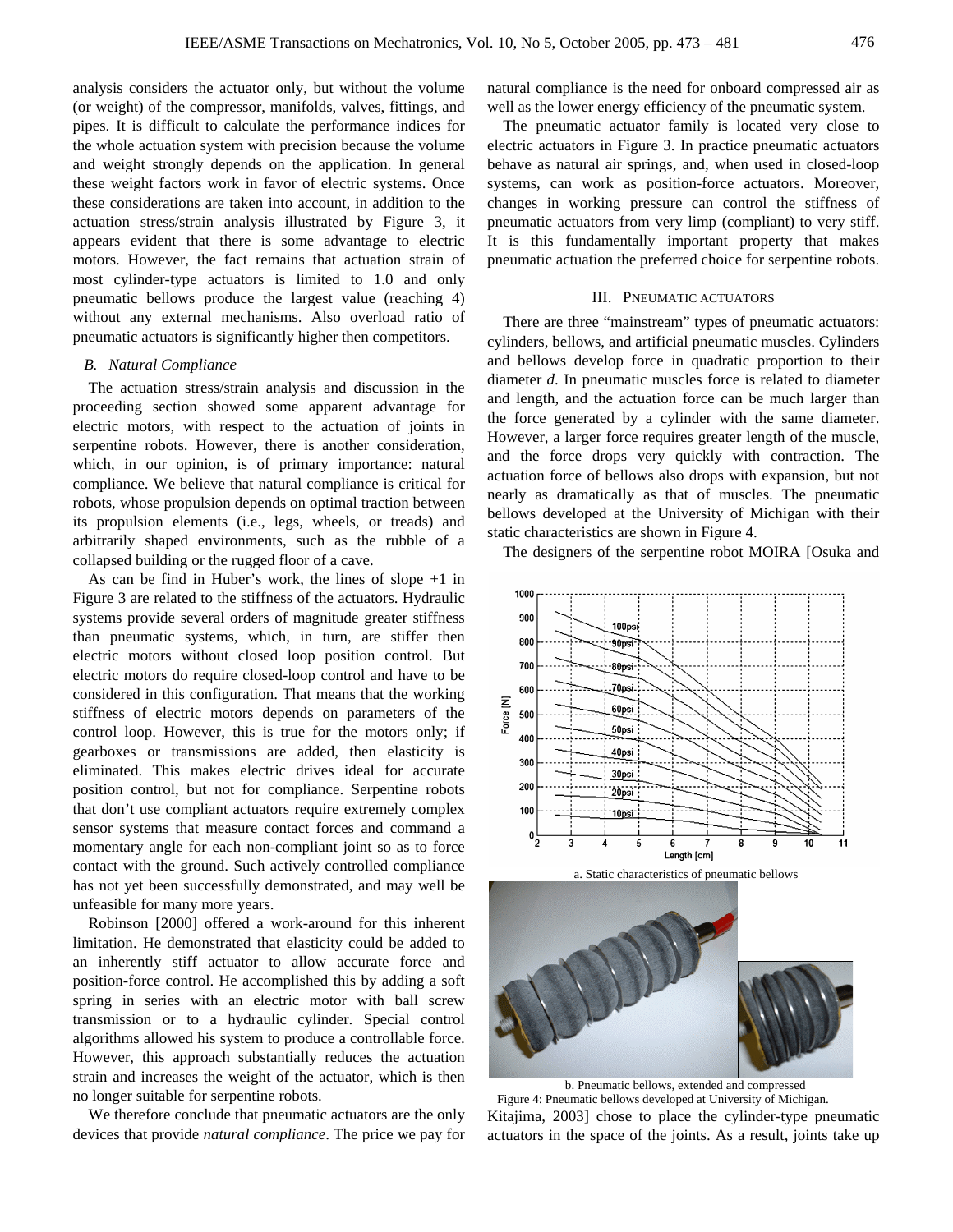even more space than segments. We believe that this is a less advantageous design, because doing so increases the robot's inert surface area  $A_i$  and thus reduces the propulsion ratio  $P_r$ , discussed in Section I.B.

To avoid this situation, cylinders or pneumatic muscles would have to be placed within a segment to actuate the joints. These actuators would take up much or most of the available space within a segment. This, in turn, would dramatically limit the space available for the mechanical drive components, pneumatic valves, and electronic components.

In contrast to cylinders and artificial muscles, pneumatic bellows are an ideal solution, because they allow the integration of one or more large-diameter pneumatic actuators in the space of the joint, without requiring any space within a segment. As shown in Figure 6, in contrast to rigid components, bellows have the very suitable property of taking up minimal space when deflated, and maximal space when inflated. They can thus be placed in joint space, without taking up any segment space. This property of bellows is highly desirable because of the severely limited space in a serpentine robot.

Furthermore, the location of the pneumatic actuators in joint space allows for larger actuator diameters than what would be possible if the actuators had to be placed in segment space, where space is shared with all other onboard components.

#### IV. PROPORTIONAL POSITION AND STIFFNESS CONTROL

So far we have shown that pneumatic bellows are a good, or even the best solution, for meeting requirements #1, #2, #5, and #6 in Section I.C. We will now present a solution for meeting requirements #3, #4. These requirements, which call for the proportional control of position and stiffness of the joints, are not easy to meet with pneumatic actuators.

Traditionally pneumatic systems were designed for socalled pick and place operations, which is obviously too limited for the actuation of joints in serpentine robots.

More advanced methods, which allow the proportional



Figure 5: Pneumatic circuit for our *Proportional Position and Stiffness* (PPS) controller with zero air consumption at steady state. The location of Bellows A and B is shown in Figure 6.

control of pneumatic actuators, were introduced in recent years [Van Varseveld and Bone, 1997; Shih and Ma, 1998]. Common to these proportional control methods is their continuing consumption of compressed air, both during motion and while holding still. This is not a problem in conventional (i.e., industrial) pneumatic systems where there is usually a local source of compressed air that can provide an almost unlimited supply of compressed air at little cost. For mobile robots requiring pneumatic actuation, however, these proportional control methods are not suitable because of their continuous consumption of compressed air.

Another approach to implementing pneumatic proportional control is based on the use of servo valves. While pneumatic servo valves can be very precise, they also tend to be heavy and bulky. They are thus more suitable for stationary manipulators [Bobrow and McDonell, 1998] and less so for mobile robots.

For smaller mobile robots much lighter and compact on-off valves are a more applicable solution. Moreover, reduction in air consumption was achieved by a four-valve configuration proposed by Galt et al. [1997] and refined by Brockmann and Köhne [2001]. In their method the chambers of cylinder-type actuators were closed in steady state and thereby preserved compressed air. However, in this work the stiffness of the joints was not controlled. In serpentine robots and certain other applications stiffness must be controlled at all times. For example, when multiple segments of a serpentine robot span a gap, maximum stiffness must be maintained. In contrast, when traveling across rugged terrain minimal stiffness (=maximal compliance) must be maintained. Alternatively, it may be necessary to adjust the stiffness to an intermediate level, for example, when the lead segment leans against a vertical wall while being pushed up that wall by the following segments.

In order to provide proportional position control and proportional stiffness control *simultaneously*, as well as zeroairflow at steady state, we developed what we call the "*Proportional Position and Stiffness* (PPS)" controller. Figure 6 shows a simplified 1-DOF joint operated by two bellows and controlled by the pneumatic circuit shown in Figure 5. Figure 7 shows the control block diagram for the PPS controller.

The PPS control algorithm is based on the simplified dynamic model of a bellows-driven joint, given by

$$
I\ddot{q} = \tau_p - \tau_s - \tau \tag{2}
$$

where:

*I* – polar moment of inertia of parts rotating around joint 'O' in Figure 6,

*q* – joint angle,

<sup>τ</sup>*<sup>s</sup>* – torque around 'O' caused by elasticity of inflated bellows. We observed that this



Figure 6: A simplified 1-DOF joint with bellows-type actuators.

component could be neglected for our bellows with no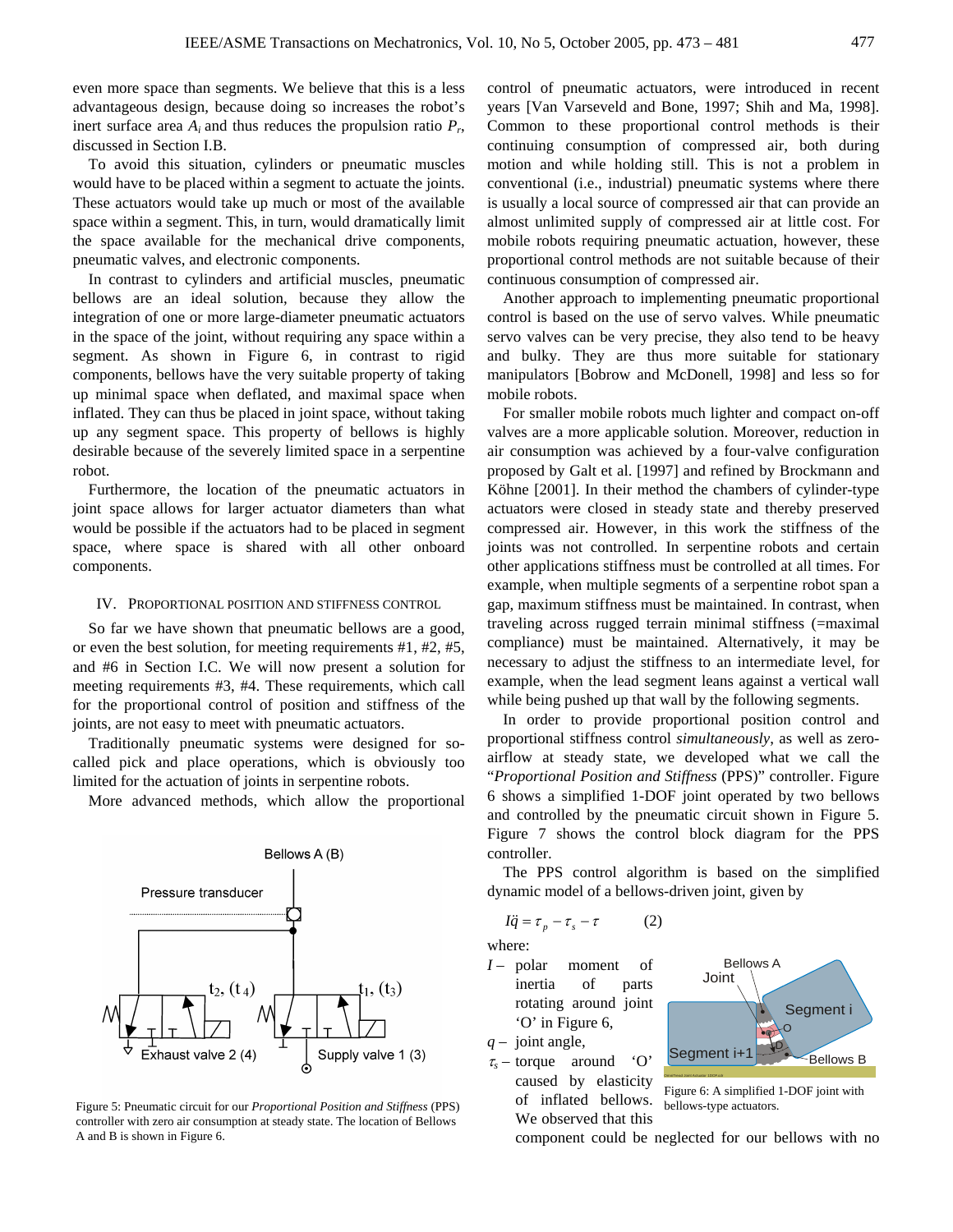

Figure 7: Block diagram of control system for our *Proportional Position and Stiffness* (PPS) controller with zero air consumption at steady state.

loss in the quality of trajectory following,

- $\tau$  load torque, generated by the weight of the lifted segment(s),
- $\tau_p$  net torque generated by Bellows A and B, and given by

$$
\tau_p = DA(p_A - p_B) \tag{3}
$$

where:

- *D*  length of lever arm of torque-generating Bellows A and B,
- *A* cross section area of Bellows A and B.
- $p_A$ ,  $p_B$  pressures in opposite Bellows A and B in Figure 6.

The actual control algorithm employed by our PPS controller is the so-called "inverse model" [Craig 1989] and is therefore shown as block "INV" in Figure 7. The task of Block INV is to generate reference values for the pressures  $p_{rA}$ and  $p_{rB}$ , which are then passed on to the pressure controller. Block "INV" incorporates Eq. (2), which represents the sum of all torques acting in the simplified 1-DOF joint of Figure 6. In steady state, the *difference* between the pressures in Bellows A and B determines the actuation moment that the bellows apply to the joint, as shown by Eq. (3). The *sum* of the pressures in Bellows A and B, determines the angular stiffness of the joint [Liu et al. 1996; Granosik and Jezierski 1999]. Thus, both the actuation torque and the angular stiffness can be controlled simultaneously by selecting appropriate pressures  $p_A$  and  $p_B$ .

Moreover, the proposed control system assigns higher priority to stiffness when conflicts between position control and stiffness control arise. For example, conflicts may arise when the controller tries to reach a commanded position *while*  being commanded to maintain low stiffness *S*. In this case, both  $p_A$  and  $p_B$  must be small, and the pressure difference, which produces the torque for moving the joint to the commanded position, may be to small to do so. In the case of such conflicts we assigned higher priority to stiffness control than to position control.

In order to derive our control approach, we make the important assumption that the dynamics of compressed air in a pair of bellows is similar to that in the two chambers of a cylinder. Based on this assumption, we adopted the expression derived by Shearer [1956] for the latter:



Figure 8: Experimental results with the PPS controller. Trajectory following with constant stiffness.

$$
\dot{p} = \frac{kRT\dot{m}}{V} - \frac{kp\dot{V}}{V}
$$
\n(4)

where:

- $p, V, p, V$  pressure in bellows, volume of bellows, and first derivatives of pressure and volume, respectively,
- $k -$  ratio of specific heats (for air  $k = 1.4$ ),
- *R, m, T* gas constant, mass airflow and temperature of compressed gas, respectively.

Pressures  $p_A$  and  $p_B$  are controlled in our system by means of pulse width modulation (PWM), which is realized in block  $K(p_s, p, q)$  in Figure 7. The PWM controller functions by modifying the fraction of time  $t_i$  ( $i=1..4$ ), during which certain valves of Figure 5 are open (in the case of exhaust valves) or closed (in the case of supply valves) during every PWM interval *tp*.

We can compute the control parameter  $t_i$  according to  $(5)$ 

$$
t_i = \begin{cases} G \frac{t_p}{A_s \sqrt{p_s - p}} & \text{for} \quad G \ge 0 \\ G \frac{-t_p}{A_e p} & \text{for} \quad G < 0 \end{cases} \tag{5}
$$

using energy flow G derived from (4) as:

$$
G = RkT\dot{m} = K_{DP}V\dot{e}_p + K_{PP}Ve_p + kp\dot{V}
$$
\n<sup>(6)</sup>

where:

- $t_p$  period of the pulse width modulation (PWM) controller,
- $t_i$  length of a pulse in the PWM controller. Four different signals  $t_1 \cdot t_4$  control the respective valves as shown in Figure 5.  $t_i$  is always a fraction of  $t_p$ ,
- $e_p, \dot{e}_p$  pressure regulation error and its first derivative, respectively,
- $K_{DP}$ ,  $K_{PP}$  derivative and proportional coefficients of PD pressure regulator.

 $A_s = 0.094$  and  $A_e = -0.099$  are experimentally determined coefficients that apply for the case of  $G > 0$  and  $G < 0$ , respectively. *G* is proportional to mass airflow and its sign describes the direction of airflow. A positive value for *G*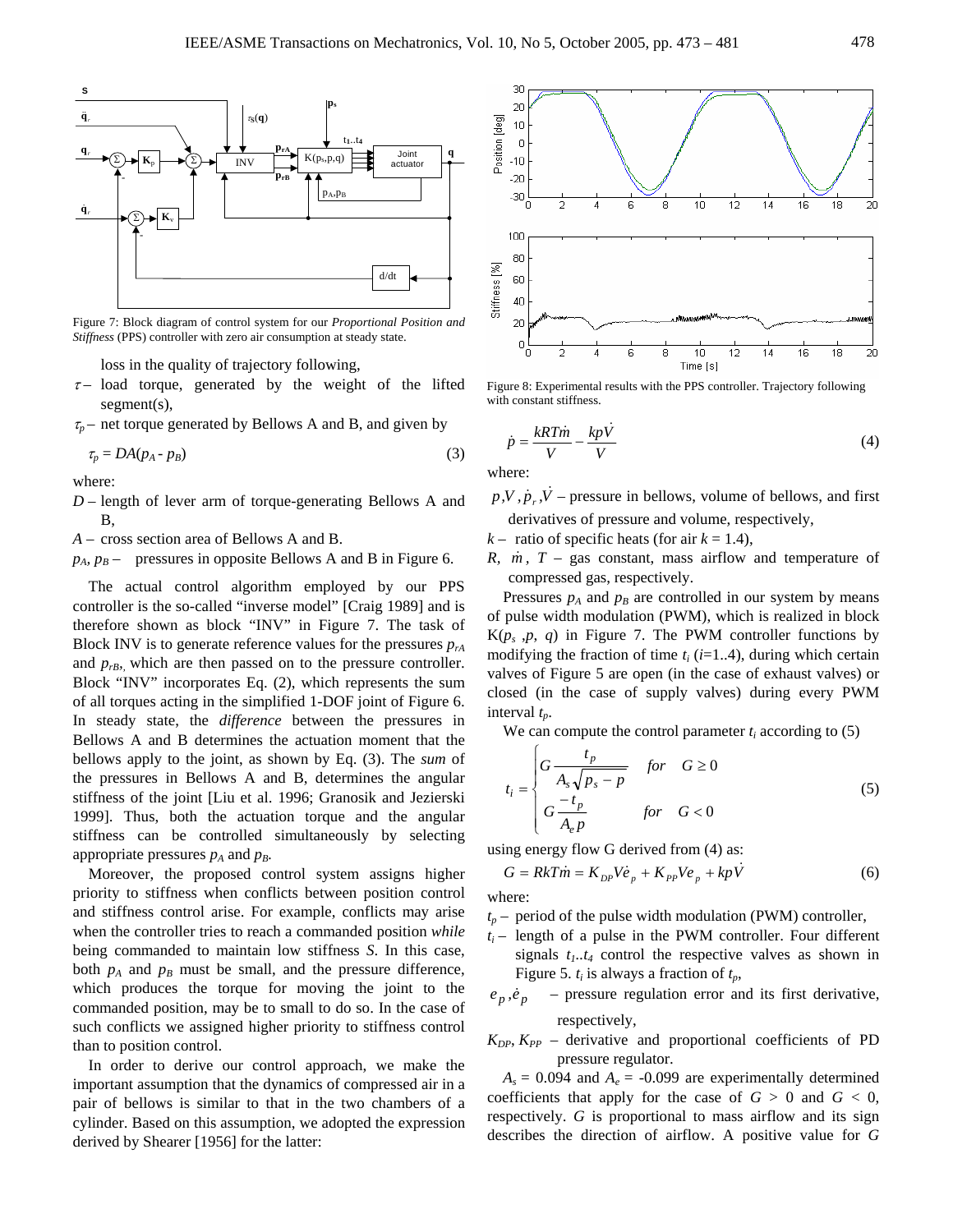

Figure 9: Cross-section of the integrated joint actuator.

indicates that air is being supplied to the bellows and that valve number 1 or 3 (see Figure 5) is closed. A negative value for G indicates that air is being exhausted and that valves 2 or 4 are opened.

Figure 8 shows an experiment, in which a pair of pneumatic bellows was controlled to expand and contract in a sinusoidal fashion, for two full periods. The PPS controller maintains a near-constant stiffness of 20%, as was commanded in this experiment. In our controller, stiffness does not have to be constant; it can change in the full range of 0%-100% under computer control and in real time. Both degrees of freedom of each joint are controlled independently using our PPS controller. However, to avoid possible conflicts we command the same stiffness for the entire joint.

# V. THE INTEGRATED JOINT ACTUATOR IN SERPENTINE **ROBOTS**

Based on the discussion thus far we have chosen pneumatic bellows as the best-suited actuator for serpentine robots. In accordance with that choice we designed the "Integrated Joint Actuator" (IJA) for serpentine robots. Figure 9 shows a crosssection of the IJA. The design assumes that there is a 2-DOF universal joint in the center, connecting any two adjacent segments. An arrangement of four equally spaced bellows is used to actuate the two degrees of freedom of each joint. Each closed end of a bellows is rigidly fastened to the front or rear "firewall" of a segment. Compressed air can be pumped into

the bellows or exhausted from the bellows via an appropriate hole in the firewall. The maximum bending angle in our IJA is up to 25° in each direction.

In order to be able to traverse high obstacles, a serpentine robot should be able to lift as many segments as possible off the ground. As we will see below, though, the geometric shape of serpentine robots makes it extremely difficult to do so. To illustrate this problem, Figure 10 shows the case of the OmniTread lifting its two lead segments, each of weight *W*. To accomplish this task, the IJA of Joint B inflates bellows B1 and B2 and exhausts bellows A1 and A2. This creates a lifting torque  $\tau_p$  that must overcome the reactive moment from the weight of the two segments,  $M_{\text{react}} = L_1 W + L_2 W$ .

One must further keep in mind that in a fully symmetric serpentine robot, the vehicle has no "bottom" or "top." Rather, it can roll on any side and may even move on one of its four edges (as can be visualized by thinking of Figure 9 rotated 45° clockwise or counter-clockwise). In such an extreme case, only one single bellows would be able to contribute to the lifting torque  $\tau_p$ . In this case, the lever arm for producing this lifting torque has length *D*, as shown in Figure 9.

For the worst case of the OmniTread laying on its edge, the lifting torque  $\tau_p$  produced by a single pair of opposite bellows was given by Eq. (3). During experiments we measured the minimum value of the pressure difference  $(p_A - p_B) = 63$  psi needed for generating a torque  $\tau_p = 25$  Nm. This torque is sufficient to lift up the two lead- or tail-segments.

In the nominal case of Figure 10 (OmniTread laying on a side, not an edge), not just one but two bellows-pairs provide the lifting torque, albeit at a reduced moment lever  $D/\sqrt{2}$ . The available lifting torque in that case is larger than in the case of the OmniTread laying on its edge and can be generated by an even smaller pressure difference. In this case two front segments can be lifted up by the pressure difference  $(p_A - p_B) = 47$  psi generating a torque  $\tau_p = 27$  Nm.

# VI. EXPERIMENTAL RESULTS

Figure 11 and Figure 12 show our current (December 2003) OmniTread prototype, which comprises five segments and four joints. Each joint operated by a 2-DOF integrated joint actuator (IJA) with four bellows. The size of each segment is  $20\times18.6\times18.6$  cm (length  $\times$  width  $\times$  height). Each joint space



Figure 10: A typical task for a serpentine robot might involve the lifting of its first two segments to reach up to the top of a stair. Figure 11: Experiments with OmniTread lifts up its two lead segments.

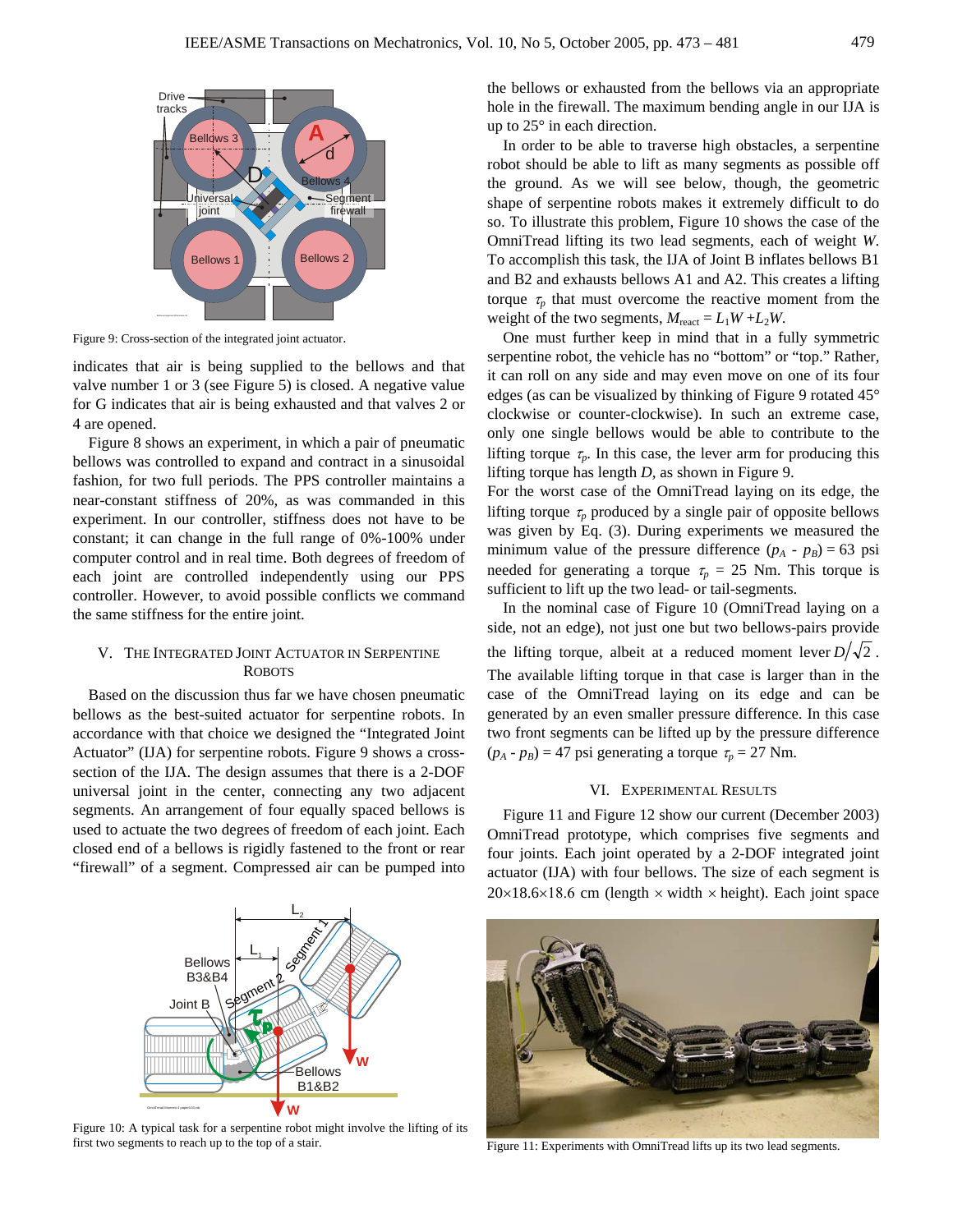

Figure 12: Experiments with active stiffness control. a) maximum stiffness – left, b) minimum stiffness – right. We show this experiment only for illustrative purposes. In practice, our OmniTread cannot reach a situation, in which it spans a gap that is wider than half its length (assuming symmetric weight distribution). This is because the OmniTread would fall into the gap as soon as more than half of its weight is over the gap.

is 6.8 cm long. The entire robot is 127 cm long and weighs about 13.6 kg. The minimum radius of curvature is 53cm.

In order to control the IJAs we developed a microprocessorbased distributed control system consisting of four local controllers – one for each IJA. Each local controller is based on a 16-bit Motorola microcontroller MC9S12DP256B and all four controllers communicate with a master PC via CAN bus. Each microcontroller realizes position and stiffness control for its local 2-DOF joint.

In our current prototype the external compressor provided variable pressure from 85 to 95 psi but the control system limited the maximum pressure in the bellows to 80 psi.

Figure 11 illustrates the IJA's ability to lift up and hold in the air the two lead segments, as would be necessary to scale an overhanging vertical obstacle. In this case the lead segment reached a height of 39 cm or 30.7% of total vehicle length. Figure 12a shows the advantages of active stiffness control of the joints. With stiffness set to maximum, the OmniTread can span a 108-cm gap created by two concrete blocks. When stiffness is decreased, the OmniTread conforms to the gap compliantly, as shown in Figure 12b.

#### VII. CONCLUSIONS

This paper focuses on the problem of joint actuation in socalled serpentine robots. Based on our experience with the design of such robots, we defined in this paper the unique requirements for joint actuation in serpentine robots. One particularly important requirement, defined in this paper for the first time, is the need for a large "propulsion ratio." The propulsion ratio is the ratio between the surface area that provides propulsion and the inert surface area.

Our paper then introduces our solution for this problem, a system called "Integrated Joint Actuator" (IJA) for serpentine mobile robots. The IJA uses specially designed pneumatic bellows as actuators in combination with our unique Proportional Position and Stiffness (PPS) control system.

While the combination of requirements defined in this paper may be unique to serpentine robots, subsets of these requirements are typically found in many existing mechanical structures. Our IJA should thus also appeal to researchers outside of the small community of serpentine robot developers.

In spite of the commonly known advantages of electric actuators we chose a different type of actuator as we identified one overriding advantage of pneumatic actuation: natural compliance. Among pneumatic actuators we chose bellows because of their unique quality of fitting optimally into the shape-changing joint space of serpentine robots. This choice was further supported by additional benefits of bellows: frictionless motion and very large actuation strain.

In addition our paper presents a unique control method for these actuators. Our method, called "proportional position and stiffness control" allows the simultaneous, proportional control of stiffness (compliance) and position of the joints, without wasting compressed air at steady state.

Experimental results presented in this paper illustrate the suitability of our IJA to the unique requirements of serpentine robots. Having completed the development of the fully functional IJA, we intend to focus future research on the global control of serpentine robots with special attention to the coordination of joint during motion.

#### ACKNOWLEDGMENT

This work was funded by the U.S. Department of Energy under Award No. DE-FG04-86NE3796. We are also grateful to graduate student Malik Hansen for his work on designing and building the OmniTread segments.

#### **REFERENCES**

- [1] AOKI, T.; Ohno, H.; Hirose, S.; "Design of Slim Slime Robot II (SSR-II) with Bridle Bellows," *Proc. IEEE/RSJ International Conference on Intelligent Robots and System*, pp. 835-840, vol.1, Oct. 2002
- [2] BOBROW J.E., McDonell B.W., "Modeling, identification, and control of a pneumatically actuated, force controllable robot," *IEEE Trans. on Robotics and Automation*, vol.14, no.5, pp. 732-741, 1998.
- [3] BROCKMANN W., Kohne J.: "Towards high-speed, motion control of pneumatic actuators with low-cost valves," *4th Int. Conference on Climbing and Walking Robots CLAWAR*, pp. 339–346, Karlsruhe, Germany 2001.
- [4] BROWN, H.B., Jr.; Vande Weghe, J.M.; Bererton, C.A.; Khosla, P.K.; "Millibot trains for enhanced mobility," *IEEE/ASME Transactions on Mechatronics*, Vol. 7, Issue 4 , pp. 452-461, Dec. 2002
- [5] CRAIG J.J., *Introduction to robotics*, Addison-Wesley Publishing Company, Inc. 1989
- [6] DOWLING, K., "Limbless Locomotion: Learning to Crawl with a Snake Robot." Doctoral Dissertation, tech. report CMU-RI-TR-97-48, Robotics Institute, Carnegie Mellon University, December, 1997.